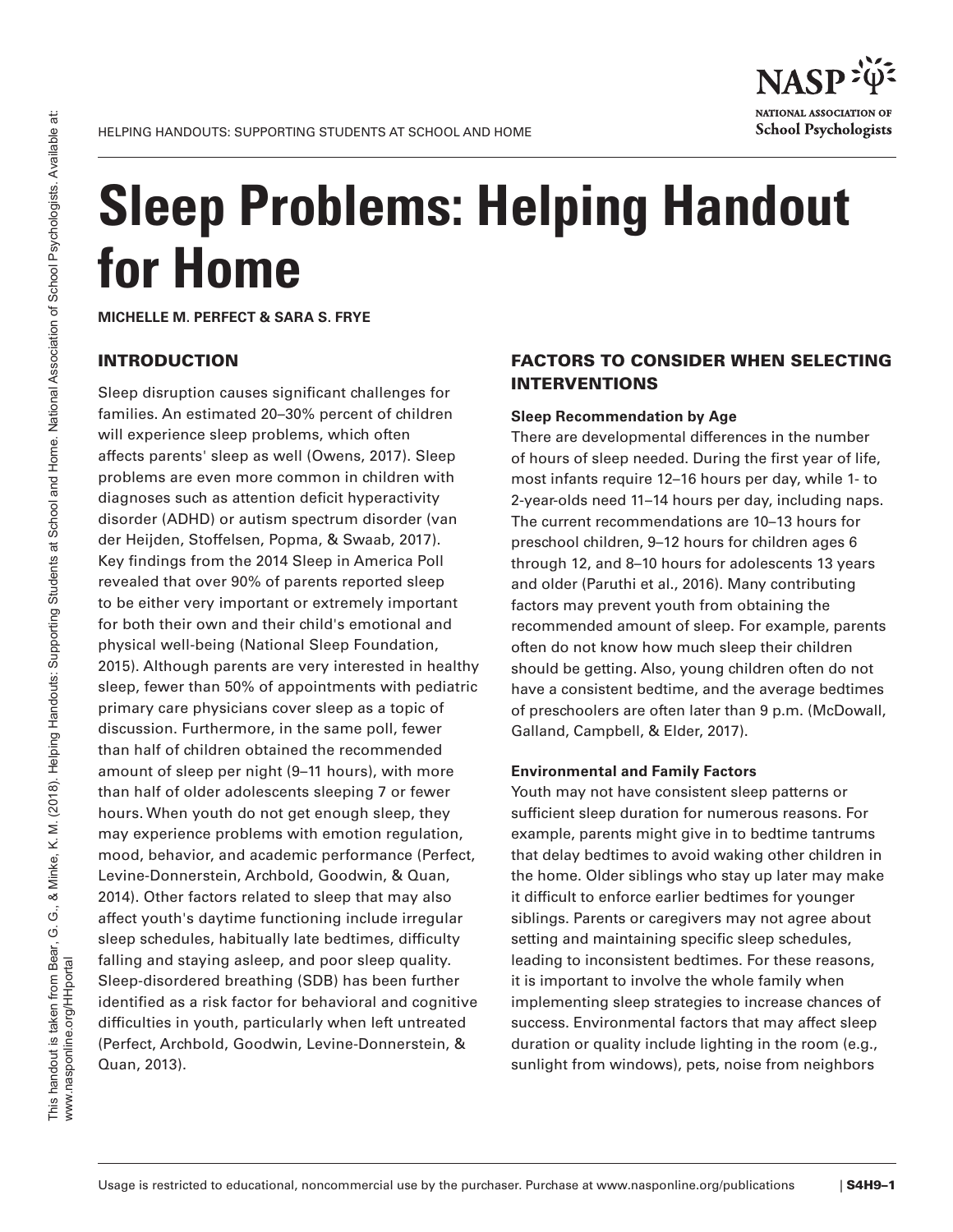(e.g., barking dogs), or varying temperatures that are not comfortable to the person trying to sleep.

### **Cultural Differences**

Children's sleep duration and bedtimes vary across geographical locations and within racial and ethnic groups. When parents identify a sleep-related problem with their child and are considering options for addressing it, they should take into consideration cultural factors that are important to the family, such as who the child sleeps with, where the child sleeps, and expectations regarding the importance of sleep.

## RECOMMENDATIONS

There are many behavioral strategies that parents can implement at home that have been found to be effective in reducing sleep-related problems. However, parents should also feel comfortable seeking additional support when problems do not subside. Given the number of sleep-related problems that children and adolescents may experience, and all the potential ways of addressing these issues, parents may find the following catchy phrase helpful. While summarizing research support related to a variety of home-based interventions to target sleep problems in youth through age 12, Allen, Howlette, Coulombe, and Corkum (2016) described the ABCs of SLEEPING as follows: "(1) **a**ge appropriate **b**edtimes and waketimes with **c**onsistency, (2) **s**chedules and routines, (3) **l**ocation, (4) **e**xercise and diet, (5) no **e**lectronics in the bedroom or before bed, (6) **p**ositivity, (7) **i**ndependence when falling asleep, and (8) **n**eeds of [the] child met during the day, (9) equal **g**reat sleep" (p. 2).

## **Establishing Healthy Sleep Habits**

The first six strategies presented in this section have been scientifically supported, with evidence of efficacy. Recommendations 7–9 are also considered important for promoting good sleep but have less research support. As with all recommendations, parents should consider whether these recommendations fit with their families (Allen et al., 2016).

1. *Talk to your children.* The first step in addressing a sleep problem is for parents to talk with their children about their sleep. Open communication can help determine what is keeping them from sleeping and uncover ways to address the problems, such as changing nightly routines

(e.g., homework is done immediately after school instead of after dinner) or removing distractions (e.g., providing a nightlight to replace the overhead light or keeping pets out of the bedroom).

- 2. *Stay involved in monitoring your children's sleep.* Parents' involvement in their children's sleep schedule is critical for establishing healthy sleep habits. Parents often become less involved as their children get older and may be unaware of what time a child is actually falling asleep, particularly on nonschool nights. Parents are encouraged to take an active role in their children's sleep routines and schedule.
- 3. *Make sure there is enough time for sleep.* Parents should set bed and wake times that allow for sufficient sleep duration based on the child's age. Once school start times are known for the year, the best approach is to determine what time the child needs to wake up and subtract from that time the appropriate number of hours for sleep, accounting for the time it may take the child to fall asleep (e.g., 30 minutes). So, for example, if the child needs to get up at 6:00 a.m. and 10 hours of sleep are recommended, bedtime would be 7:30 p.m. (including 30 minutes for falling asleep).
- 4. *Keep consistent bedtimes.* Bedtimes should be consistent across the week. Bedtimes across weekdays and weekends should not vary by more than an hour.
- 5. *Establish bedtime routines.* Families should establish a bedtime routine that may include activities such as story reading, bath time, or relaxation activities. In addition, bedtime routines should reflect the following elements:
	- Maintain a positive home climate to support the child's emotional well-being.
	- Encourage children to fall asleep independently.
	- Have children use their beds only for sleep. Allowing other activities to take place in bed creates a connection between the bed and being awake, which can make it difficult to fall asleep (Owens, 2017).
- 6. *Eliminate technology from the bedroom* (Allen et al., 2016). This objective is twofold. First, using technology (e.g., phone, computer) is distracting and can keep children awake. Second, the blue light from electronics can affect the hormones responsible for making children feel sleepy.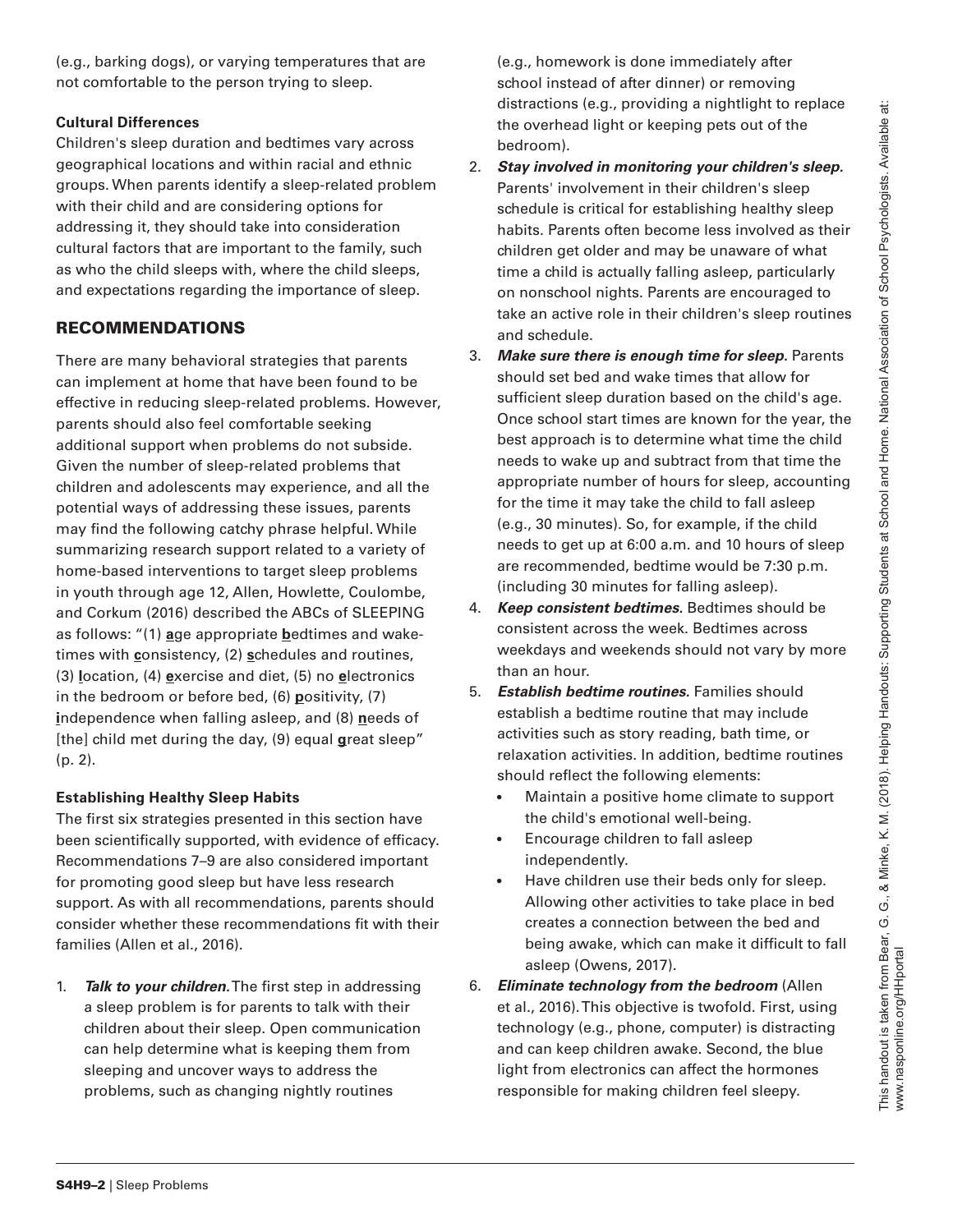- 7. *Wake up at the same time each day.* Although wake-time routines and consistent daily schedules have not been researched as much as the importance of a consistent bedtime routine, waking up at the same time each day is helpful for establishing a sleep–wake cycle.
- 8. *Adjust the bedroom environment as needed.* Parents should gauge a child's need for darkness versus the need for some light. Children also differ in the amount of noise they find helpful for encouraging sleep. Families can experiment by trying different lighting and noise conditions to see what works best for their child (e.g., using a nightlight instead of room lights or replacing television with music or a white noise machine).
- 9. *Pay attention to eating and drinking habits.* In general, the use of caffeine, large meals eaten close to bedtime (particularly those high in carbs and sugar), and intense exercise before bed should be avoided. Parents should track and modify these factors to reduce sleep disruption and promote good sleep quality.

## **Managing Insomnia: Difficulty Falling and Staying Asleep**

Insomnia is the technical term for problems with falling sleep or awakenings that result in difficulty falling back asleep. There is strong scientific evidence that parent-led interventions can help to reduce these difficulties. Parents may encounter two primary types of insomnia: One type is when the child requires certain conditions in order to fall asleep, which can include problematic behaviors such as needing a parent to be present to fall asleep or only being able to sleep in the parents' room. The goal for these children is to learn to self-soothe and fall asleep independently. The second type involves children who refuse to go to bed or use stalling tactics to delay bedtime (e.g., tantrums or requests for water). The goal is to not reinforce these behaviors and make bedtime an enjoyable routine. The followings strategies have research support that has shown improved sleep in children (Meltzer, 2010; Owens, 2017).

10. *Avoid providing attention to behaviors that delay bedtime.* Children often try to delay bedtime through avoidance behaviors such as asking for water, requesting additional bedtime stories, or throwing tantrums. When parents give in to these behaviors, even occasionally, the behavior becomes

more difficult to change. Alternative responses to these behaviors can be (a) to have a bedtime checklist to make sure children have everything they may need before going to bed (e.g., water bottle, stuffed animal) or (b) to allow children to earn time for a preferred activity by completing bedtime routines. It is critical for parents to stick with the bedtime routine despite the child's protests. Parents should be prepared for the child to escalate behavior in response to no longer getting attention for it. Over time, when the delay tactics no longer work, the behaviors will decrease.

- 11. *Focus on positive sleep habits.* Praise children's specific behaviors, such as putting on pajamas without being prompted or brushing their teeth. Parents can provide stickers or small prizes to reinforce completion of bedtime behaviors.
- 12. *Develop a system so that children have a way to get their needs met.* Parents may use a "bedtime pass" system by providing one to two passes per night that can be used for requests such as getting more water or 5 more minutes of story time. Once these passes have been redeemed, no additional requests can be made. Children can save up these passes and exchange them for prizes.
- 13. *Adjust bedtime gradually.* Parents can address difficulty falling asleep by setting their children's bedtime to when they typically fall asleep, and then gradually move the bedtime earlier until the desired time is reached.
- 14. *Remind the child when bedtime is coming.* Provide notice 30 minutes to an hour prior to beginning the bedtime routine, and give multiple reminders to allow time for the child to prepare and not be surprised by bedtime.
- 15. *Use comfort items.* Although it is ideal for children to be able to fall asleep under different conditions, allowing them to have a comforting item such as a special blanket, stuffed animal, or another favorite object may be needed.
- 16. *Help the child develop independence.* Parents who must be present in the room for their child to fall asleep should develop a plan to gradually remove themselves. This can involve sitting in a chair next to the bed holding the child's hand, as opposed to being in the bed with the child. Next, the parent sits next to the bed with no physical contact. The distance should be gradually increased (e.g., moving the chair to the doorway) until the parent is no longer needed in the child's room at all.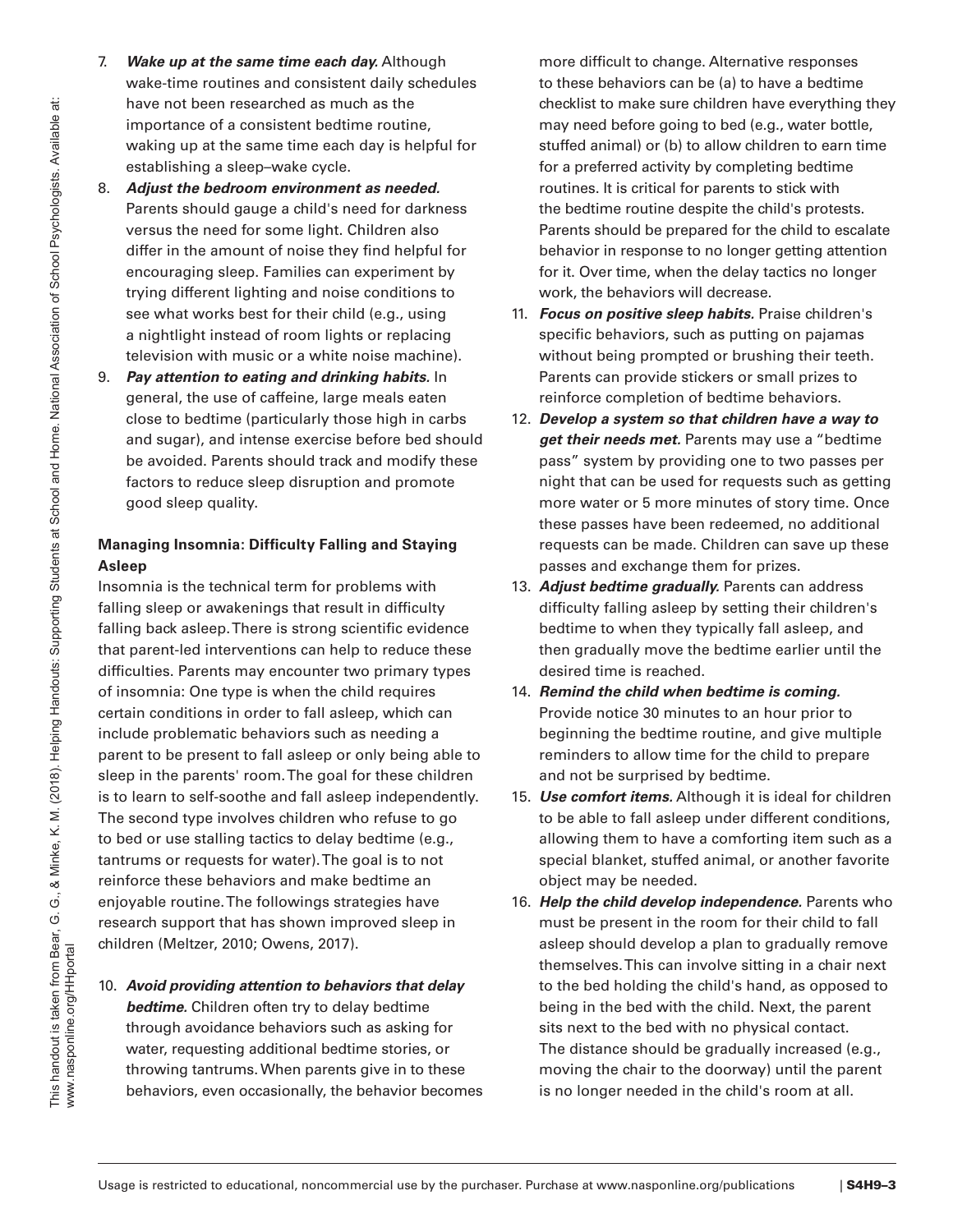- 17. *Practice a routine.* Create a checklist of bedtime routine activities to help the child develop independence. Children can actively check off the activities as they complete them to feel successful at preparing for bed. Parents can also use the checklist to provide visual cues to their child as to what activity comes next.
- 18. *Pair preferred activities with bedtime.* Allow children to select one or two preferred activities as part of their nighttime routine so they look forward to bedtime. If the child acts out, parents should immediately stop the activity. Parents should have the child continue with the rest of the routine rather than returning to the preferred activity.
- 19. *Be cautious about medications.* Parents should not use sleep medications without first consulting a medical provider. Over-the-counter medications, such as melatonin, can be helpful for sleep, but only if used in very specific ways. Medications that children take for other conditions (e.g., stimulant medication to treat ADHD) can contribute to difficulty falling asleep. Parents are encouraged to discuss these concerns with their pediatricians. It should be noted that not all pediatricians are experts in sleep, and thus parents are encouraged to seek consultation with a sleep specialist if concerns persist.
- 20. *Seek professional help as needed.* Although many sleep-related concerns in children and adolescents can be addressed with behavioral interventions, the following are some situations in which professional help may be required (Owens, 2017):
	- *If your child is chronically fatigued, despite sufficient sleep.* Excessive daytime sleepiness can be indicative of an untreated medical condition or related to a sleep disorder such as SDB, hypersomnia, or narcolepsy.
	- *Sleep-related respiratory issues.* Symptoms such as loud snoring, observed breathing pauses, dry mouth, and headaches upon awakening may indicate that your child has SDB or other difficulties that warrant a discussion with a physician.
	- *Consistent difficulty falling sleep before midnight.* Biological changes around puberty can contribute to the development of a circadian rhythm disorder, particularly delayed sleep phase, in which the sleep schedule shifts later. If an adolescent has difficulty falling asleep until after midnight and a desire to

sleep into the late afternoon, a referral to a sleep specialist might be warranted.

- *Extremely restless sleep.* Restless sleep (e.g., being in constant motion, waking up in odd positions, kicking off or being tangled up in bed sheets) and abnormal leg movements (e.g., observed leg jerks while asleep, or kicking others) could be potential indicators of periodic limb movement disorder (PLMD), which has been associated with sleep disruption and daytime impairment such as fatigue, impulsivity, and inattention.
- *Sleep problems that persist after you have tried everything.* Although many behavioral interventions have been shown to be effective, problems with sleep can persist. Parents should seek help from their pediatrician or a sleep specialist for support and guidance regarding sleep-related issues.

## RECOMMENDED RESOURCES

### **Websites**

https://www.healthychildren.org/English/healthy-living/ sleep/Pages/default.aspx

This website from the American Academy of Pediatrics provides research-based resources for parents.

http://kidshealth.org/en/parents/sleep.html

This website from the Nemours Foundation contains information about specific sleep-related problems.

## **Books**

Owens, J. A., & Mindell, J. A. (2005). *Take charge of your child's sleep: The all-in-one resource for solving sleep problems in kids and teens.* Cambridge, MA: Da Capo Press.

This book provides parents with a comprehensive, accessible resource for understanding and solving their child's sleep problems.

Whiteley, C., & Emsellem, H. A. (2006). *Snooze … or Lose!: 10 "No-War" Ways to Improve Your Teen's Sleep Habits.* Washington, DC: National Academies Press.

This book, geared to parents, explains why adolescents are tired, ways to assess adolescent sleepiness, factors that affect adolescent